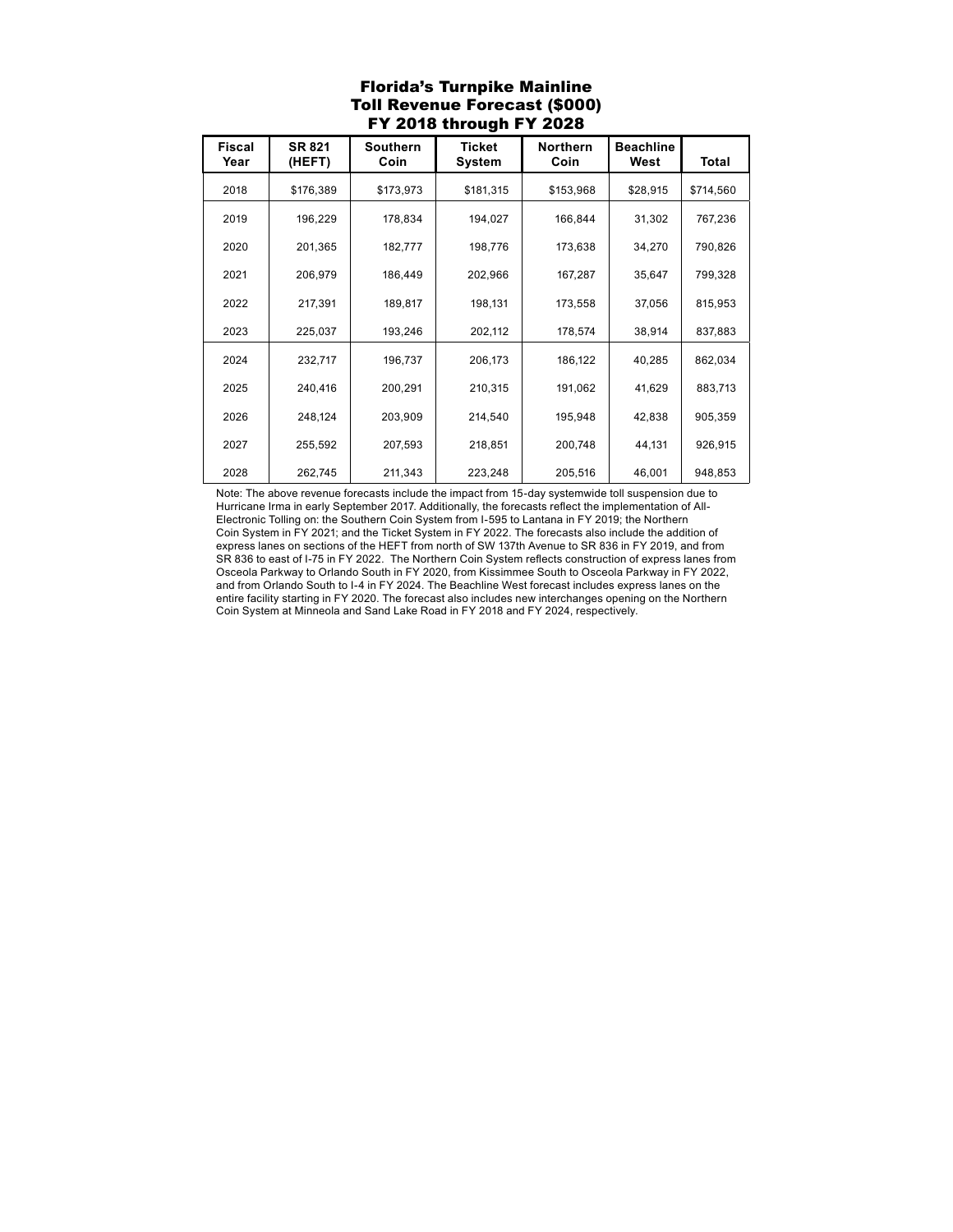## Florida's Turnpike Expansion Projects Toll Revenue Forecast (\$000) FY 2018 through FY 2028

| <b>Fiscal</b><br>Year | <b>Sawgrass</b><br>Expressway | Seminole<br><b>Expressway</b> | <b>Veterans</b><br><b>Expressway</b> | Southern<br>Connector | <b>Polk</b><br>Parkway | <b>Suncoast</b><br>Parkway | Western<br>Beltway,<br>Part C | $I - 4$<br>Connector | <b>Beachline</b><br>East | <b>First Coast</b><br>Expressway | Total     |
|-----------------------|-------------------------------|-------------------------------|--------------------------------------|-----------------------|------------------------|----------------------------|-------------------------------|----------------------|--------------------------|----------------------------------|-----------|
| 2018                  | \$84,732                      | \$56,112                      | \$50,923                             | \$13,106              | \$34,196               | \$27,466                   | \$13,566                      | \$13,206             | \$6,008                  | 0                                | \$299,315 |
| 2019                  | 90,456                        | 60,649                        | 58,477                               | 14,408                | 36,758                 | 29,462                     | 15,007                        | 14,374               | 6,516                    | \$7,135                          | 333,242   |
| 2020                  | 92,823                        | 62,641                        | 61,111                               | 15,006                | 37,715                 | 27,892                     | 15,789                        | 15,056               | 6,629                    | 8,296                            | 342,958   |
| 2021                  | 94,970                        | 64,667                        | 63,699                               | 15,585                | 38.674                 | 28,704                     | 16,585                        | 15,740               | 6,738                    | 9,393                            | 354,755   |
| 2022                  | 101,677                       | 66,674                        | 66,210                               | 16,155                | 37,154                 | 29,513                     | 17,393                        | 16,423               | 6,852                    | 10,443                           | 368,494   |
| 2023                  | 104,660                       | 69,501                        | 68,561                               | 16,956                | 38,148                 | 30,312                     | 18,456                        | 17,103               | 7,130                    | 11,451                           | 382,278   |
| 2024                  | 107,821                       | 71,371                        | 70,870                               | 17,540                | 39,125                 | 31,136                     | 19,316                        | 17,775               | 7,248                    | 12,451                           | 394,653   |
| 2025                  | 110,746                       | 73,246                        | 73,114                               | 18,110                | 40,081                 | 31,919                     | 20,178                        | 18,439               | 7,370                    | 13,449                           | 406,652   |
| 2026                  | 113,619                       | 75,083                        | 75,285                               | 18,663                | 41,013                 | 32,690                     | 21,038                        | 19,108               | 7,489                    | 14,431                           | 418,419   |
| 2027                  | 116,534                       | 76,968                        | 77,379                               | 19,220                | 41,965                 | 33,443                     | 21,899                        | 19,783               | 7,609                    | 15,382                           | 430,182   |
| 2028                  | 119,484                       | 79,793                        | 79,383                               | 20,043                | 42,938                 | 34,250                     | 22,993                        | 20,461               | 7,922                    | 16,349                           | 443,616   |

Note: The above revenue forecasts include the impact from 15-day systemwide toll suspension due to Hurricane Irma in early September 2017. The revenue forecasts also reflect the implementation of All-Electronic Tolling on Suncoast Parkway in FY 2020 and Polk Parkway in FY 2022. The Sawgrass Expressway forecast includes express lanes in FY 2022. The Veterans Expressway forecast includes express lanes starting in FY 2019. Additionally, the forecast reflects the widening impact on Polk Parkway from CR 546 to north of Eastern Plaza and a new interchange at Braddock Road in FY 2022. The First Coast Expressway is assumed open to traffic in FY 2019.